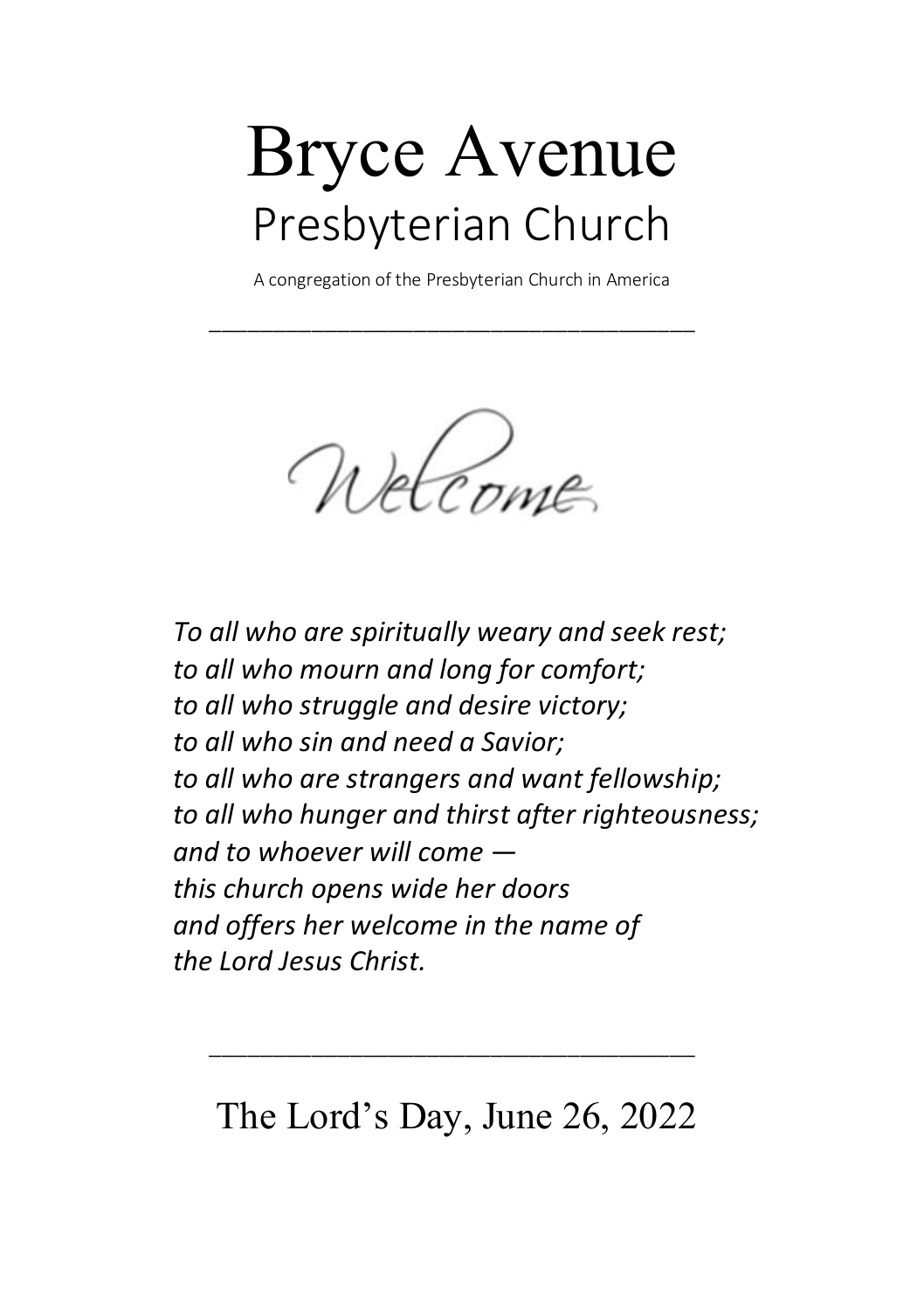# THE ORDER FOR THE WORSHIP OF GOD The Lord's Day, June 26, 2022, 10:20 am

## WE PREPARE TO WORSHIP GOD

The Gathering Hymn 7, "From All That Dwell Below the Skies" (Psalm 117)

Welcome and Announcements

The Prayer of Preparation

O God, you are my God; earnestly I seek you; my soul thirsts for you; my flesh faints for you, as in a dry and weary land where there is no water. So I have looked upon you in the sanctuary, beholding your power and glory. Because your steadfast love is better than life, my lips will praise you. So I will bless you as long as I live; in your name I will lift up my hands. My soul will be satisfied as with fat and rich food, and my mouth will praise you with joyful lips (Psalm 63:1-5).

### WE WORSHIP GOD

The Votum and Salutation **Psalm 124:8:** I Corinthians 1:3

+ Call to Worship example 22 and the Psalm 103:19-22

The Lord has established His throne in the heavens, And His sovereignty rules over all. Bless the Lord, you His angels, Mighty in strength, who perform His word, Obeying the voice of His word! Bless the Lord, all you His hosts, You who serve Him, doing His will. Bless the Lord, all you works of His, In all places of His dominion; Bless the Lord, O my soul!

+ The Gloria Patri (GREATOREX)

Glory be to the Father, and to the Son, and to the Holy Ghost; As it was in the beginning, is now, and ever shall be, World without end. Amen, Amen.

+ The Prayer of Praise and Adoration

+ The Praise Hymn 65, "Before Jehovah's Awesome Throne"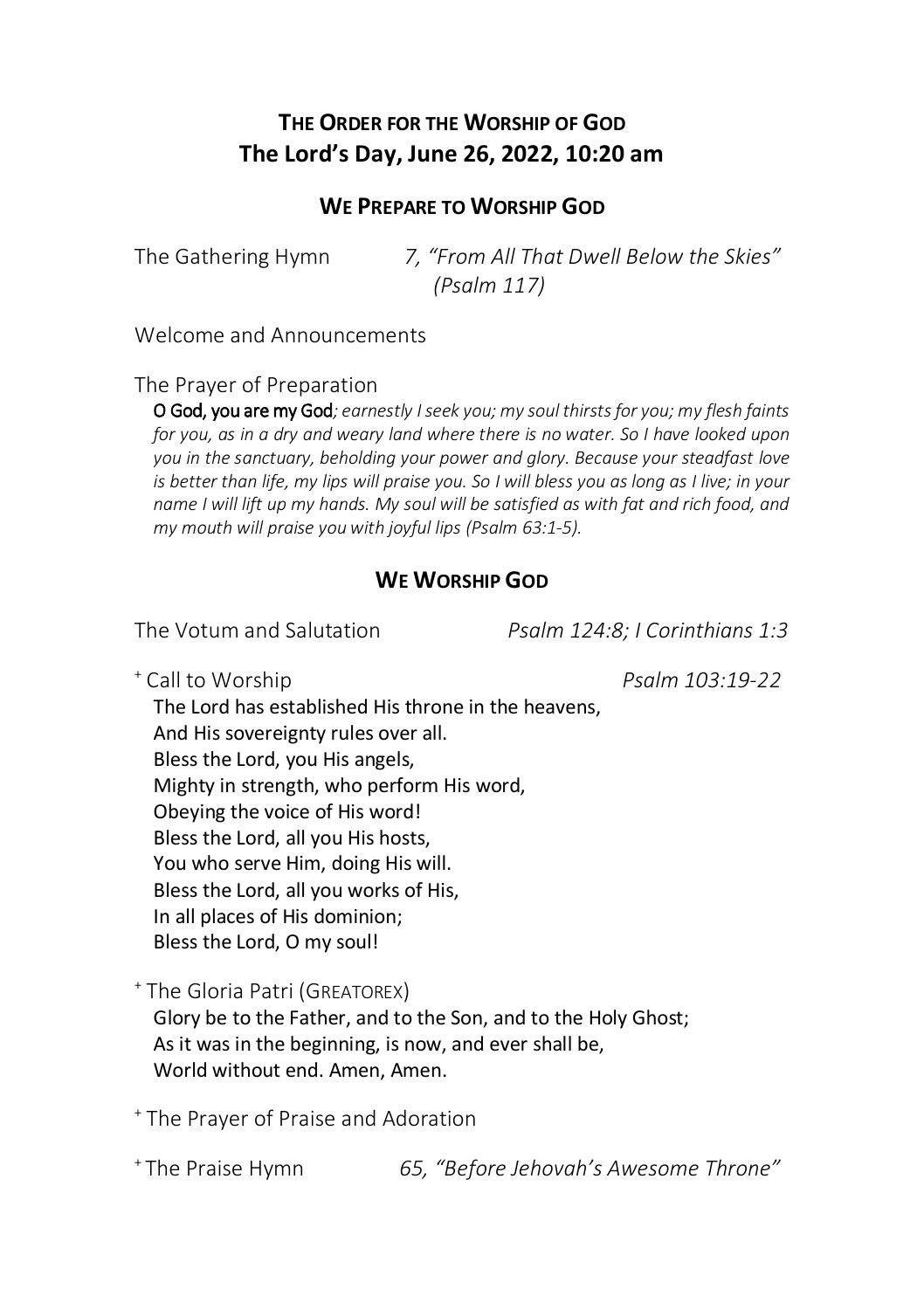<sup>+</sup> Confession of Faith Confession of Faith Westminster Confession of Faith 33.1-3 God hath appointed a day, wherein he will judge the world, in righteousness, by Jesus Christ, to whom all power and judgment is given of the Father. In which day, not only the apostate angels shall be judged, but likewise all persons that have lived upon earth shall appear before the tribunal of Christ, to give an account of their thoughts, words, and deeds; and to receive according to what they have done in the body, whether good or evil.

The end of God's appointing this day is for the manifestation of the glory of his mercy, in the eternal salvation of the elect; and of his justice, in the damnation of the reprobate, who are wicked and disobedient. For then shall the righteous go into everlasting life, and receive that fullness of joy and refreshing, which shall come from the presence of the Lord; but the wicked who know not God, and obey not the gospel of Jesus Christ, shall be cast into eternal torments, and be punished with everlasting destruction from the presence of the Lord, and from the glory of his power.

As Christ would have us to be certainly persuaded that there shall be a day of judgment, both to deter all men from sin; and for the greater consolation of the godly in their adversity: so will he have that day unknown to men, that they may shake off all carnal security, and be always watchful, because they know not at what hour the Lord will come; and may be ever prepared to say, Come Lord Jesus, come quickly, Amen.

The Law of God Psalm 119:121-128

I have done justice and righteousness; Do not leave me to my oppressors. Be surety for Your servant for good; Do not let the arrogant oppress me. My eyes fail with longing for Your salvation And for Your righteous word. Deal with Your servant according to Your lovingkindness And teach me Your statutes. I am Your servant; give me understanding, That I may know Your testimonies. It is time for the Lord to act, For they have broken Your law. Therefore I love Your commandments Above gold, yes, above fine gold. Therefore I esteem right all Your precepts concerning everything, I hate every false way. The Corporate Confession of Sin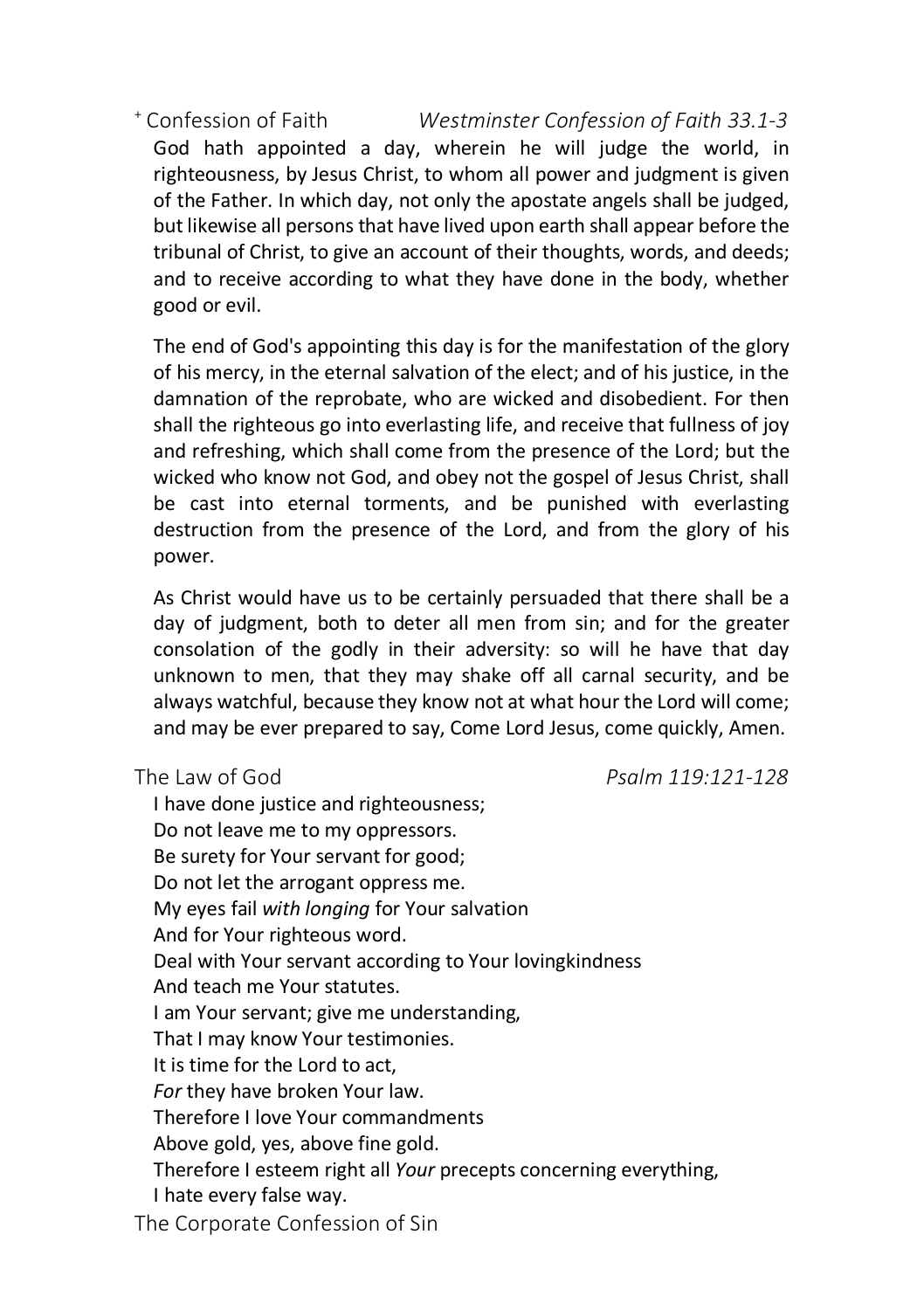O Holy God, we have not cherished Your commandments above all earthly possessions. We have not hated falsehood. But we have sinned against You in thought, word, and deed. We are law-breakers, and Your justice would require our damnation were it not for the substitutionary atonement of Jesus Christ our Savior. Look not on our sin, but on the Lamb who was slain for us. In His name we pray, amen.

<sup>+</sup> The Assurance of Pardon Publishing Psalm 103:8-13 The Lord is compassionate and gracious, Slow to anger and abounding in lovingkindness. He will not always strive with us, Nor will He keep His anger forever. He has not dealt with us according to our sins, Nor rewarded us according to our iniquities. For as high as the heavens are above the earth, So great is His lovingkindness toward those who fear Him. As far as the east is from the west, So far has He removed our transgressions from us. Just as a father has compassion on his children, So the Lord has compassion on those who fear Him.

<sup>+</sup> The Thanksgiving Hymn 470, "How Vast the Benefits Divine" (Psalm 89)

## WE HEAR GOD'S WORD PROCLAIMED

The Scripture Lesson Matthew 5:13-16 (Pew Bible pg. 3, New Testament)

The Prayer for Illumination

The Sermon "The Flavor of Covenant Salt" Pastor Merle Messer

Prayer of Dedication

## WE RESPOND TO GOD'S WORD

<sup>+</sup>The Response Hymn 99, "My Song Forever Shall Record"

The Prayers of Petition and Intercession

Our Father which art in heaven, hallowed be thy name. Thy kingdom come. Thy will be done on earth, as it is in heaven. Give us this day our daily bread. And forgive us our debts, as we forgive our debtors. And lead us not into temptation, but deliver us from evil: For thine is the kingdom, and the power, and the glory, forever. Amen.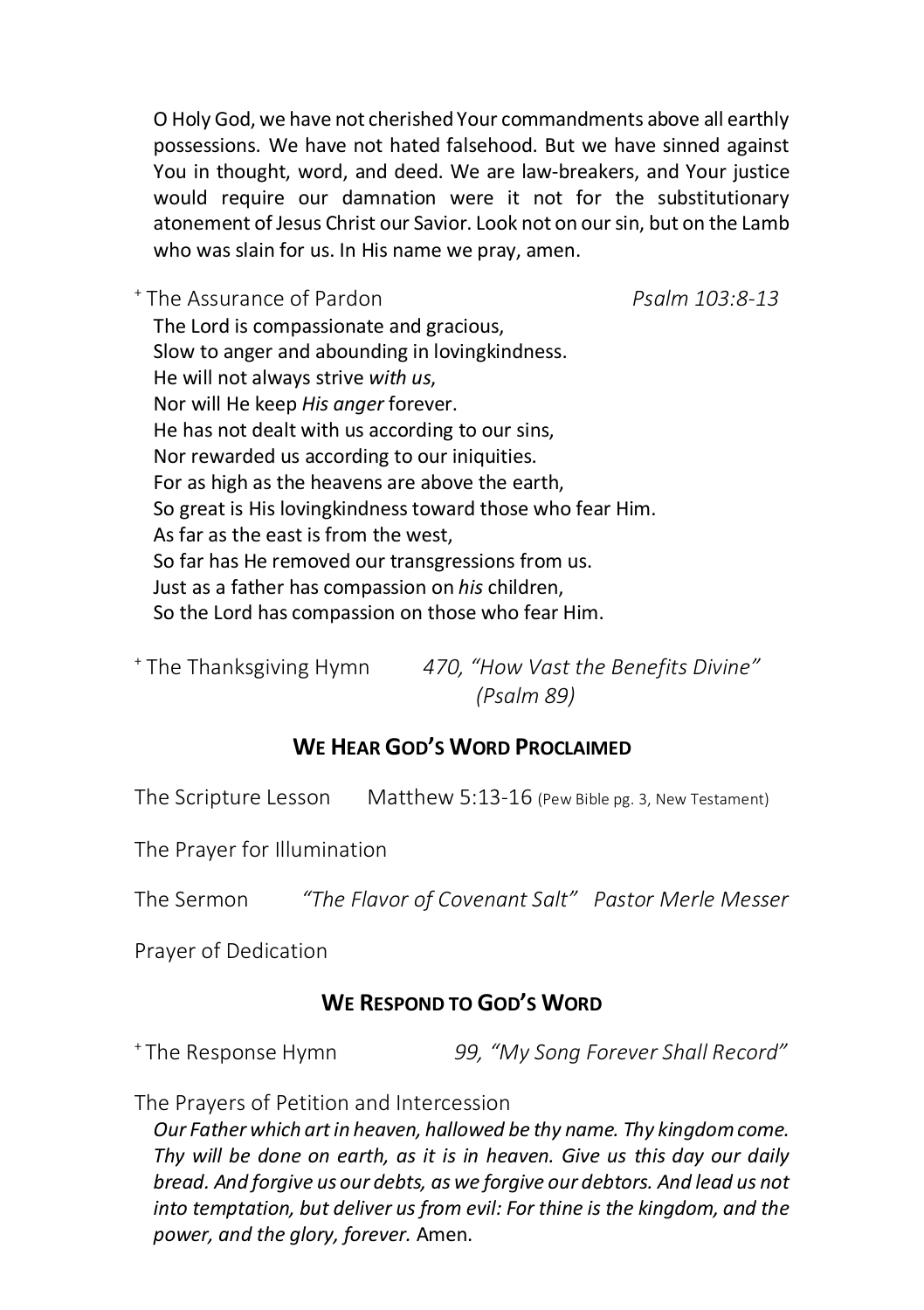The Presentation of our Tithes and Offerings

+ The Doxology (OLD HUNDREDTH, L.M.) Praise God from whom all blessings flow; Praise him, all creatures here below; Praise him above, ye heav'nly host: Praise Father, Son, and Holy Ghost.

+ The Offertory Prayer

+ Benediction

<sup>+</sup> The Response

"Now Blessed Be the Lord Our God" Psalm 72:18; Scottish Psalter 1650; Tune: DUNDEE, C.M.

Now blessed be the Lord our God, the God of Israel, for He alone does wondrous works, in glory that excel.

And blessed be His glorious Name to all eternity; The whole earth let His glory fill. Amen, so let it be.

( + If you are able, please stand)

BAPC uses the New American Standard Bible, Copyright © The Lockman Foundation, www.lockman.org. All printed hymns and songs are used by permission of CCLI License No. 1936971.

# Announcements for Sunday, June 26, 2022

Welcome! May God in His mercy turn our hearts to Himself that we may worship Him "in spirit and in truth."

Welcome Visitors! We are delighted to have you join us for worship today. We are a congregation of the PRESBYTERIAN CHURCH IN AMERICA, a Biblebelieving, confessional, and evangelical Reformed denomination. As a church, we strive to be, "faithful to the Scriptures, true to the Reformed faith, and obedient to the Great Commission of Jesus Christ." We invite you to learn more about our faith and our mission.

**Hearing Assistance**  $-$  If you would like a device to help with hearing the worship service, please see Elder Dave Forslund.

**Sunday school** – Please note that all Sunday School classes will be discontinued during the months of July and August. Coffee and snacks will be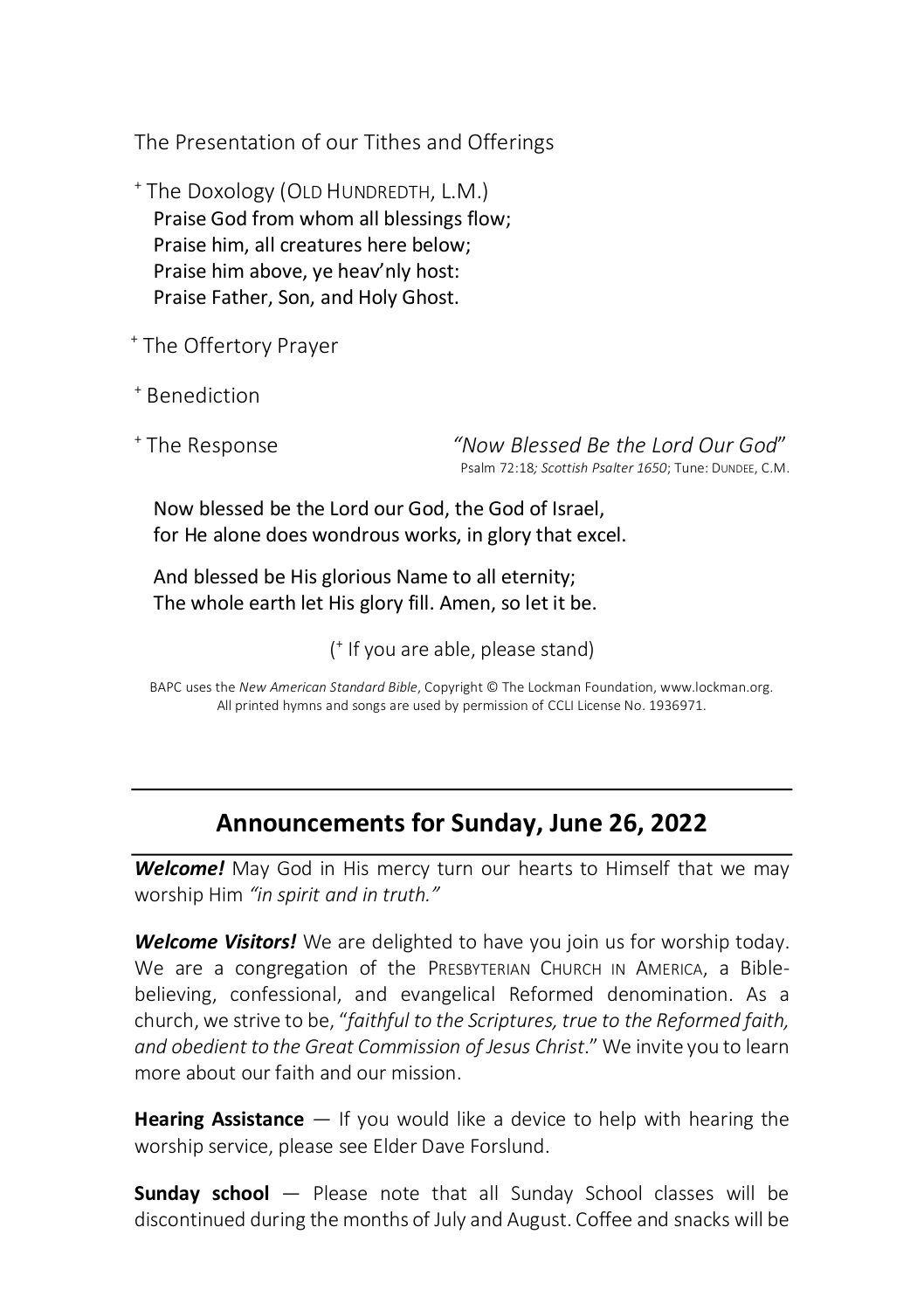provided at 10:00 am. Plan to come early to enjoy a time of fellowship before worship, which will begin at the normal time of 10:20 am.

June Special Mission Emphasis, Ministry to the Military & Internationals MM&I establishes Presbyterian and Reformed Churches overseas to meet the spiritual needs of U.S. Military personnel, their families, Department of Defense Civilians, Contractors, Expatriates, and local nationals that speak English as a second language. This ministry establishes churches that are fully committed to the Word of God, to the biblical administration of the sacraments, and prayer. It aspires to establish a family of reconciled brothers and sisters who love God and love each other.

Guest Preacher — Today and next Sunday, July 3, we will have Pastor Merle Messer in our pulpit to proclaim God's Word. Pastor Messer is a retired PCA pastor now living in Edgewood, NM. Before retiring in 2015, he pastored PCA churches in Slidell, LA, Jackson, MS, and Pearl, MS. He has also been President of Reformed International Theological Education, an organization which operates a reformed seminary in Ukraine.

## This Week's Activities: June 27 – July 3

| Wednesday | 8:00 a.m.    | Elders' prayer   |
|-----------|--------------|------------------|
| Sunday    | $9:00$ a.m.  | No Sunday School |
| Sunday    | $10:20$ a.m. | Morning Worship  |

## Ministry Responsibilities: June 27 – July 3

| <b>Bulletin preparation</b> | 7/1 | Mary Ann Lewis |
|-----------------------------|-----|----------------|
| Snacks and coffee           | 7/3 | Need Volunteer |
| Greeting                    | 7/3 | Kwon Family    |
| June Laundry                |     | Need Volunteer |

## Prayer Requests:

- Our Christian brothers and sisters in Ukraine still suffering from invasion
- $\bullet$ The work of Christian organizations ministering to the people of Ukraine
- Our elected government leaders and the judiciary  $\bullet$
- The victims of natural disasters
- More moisture to end the drought  $\bullet$
- The persecuted Church of Jesus around the world  $\bullet$
- Revival and reformation of true faith and practice  $\bullet$
- Peace and purity of our denomination  $\bullet$
- PCA following General Assembly  $\bullet$
- $\bullet$ Preserve, protect, and prosper our families in Christ
- The addition of new families to our number that our witness might grow  $\bullet$
- Those undergoing therapy for cancer  $\bullet$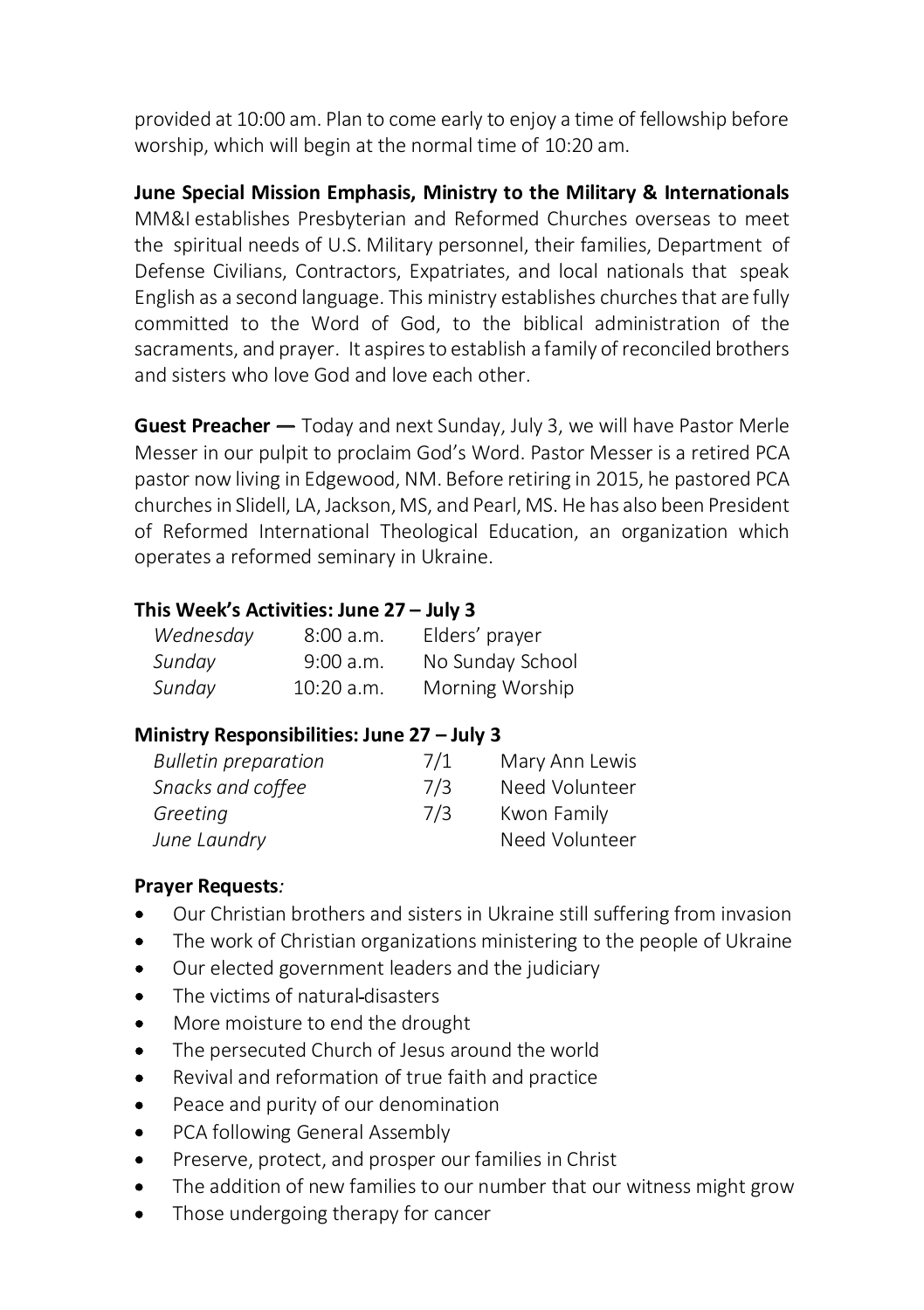- $\bullet$ Those with continuing physical needs
- Marilyn Finnegan and her family as they deal with her strokes  $\bullet$
- Brian Emkeit suffering from the serious effects of cancer  $\bullet$
- Pastor Shelby Moon, Westminster PCA, Alamogordo cancer treatment  $\bullet$
- Officer training program discerning God's call, gifts, and direction  $\bullet$
- Family members who have wandered away from Christ  $\bullet$
- Eyes focused more and more on our Savior and Lord  $\bullet$
- Hearts overflowing with thanksgiving for all God's blessings to us  $\bullet$
- Lives exhibiting the great joy of our salvation  $\bullet$
- **•** Lewis Family